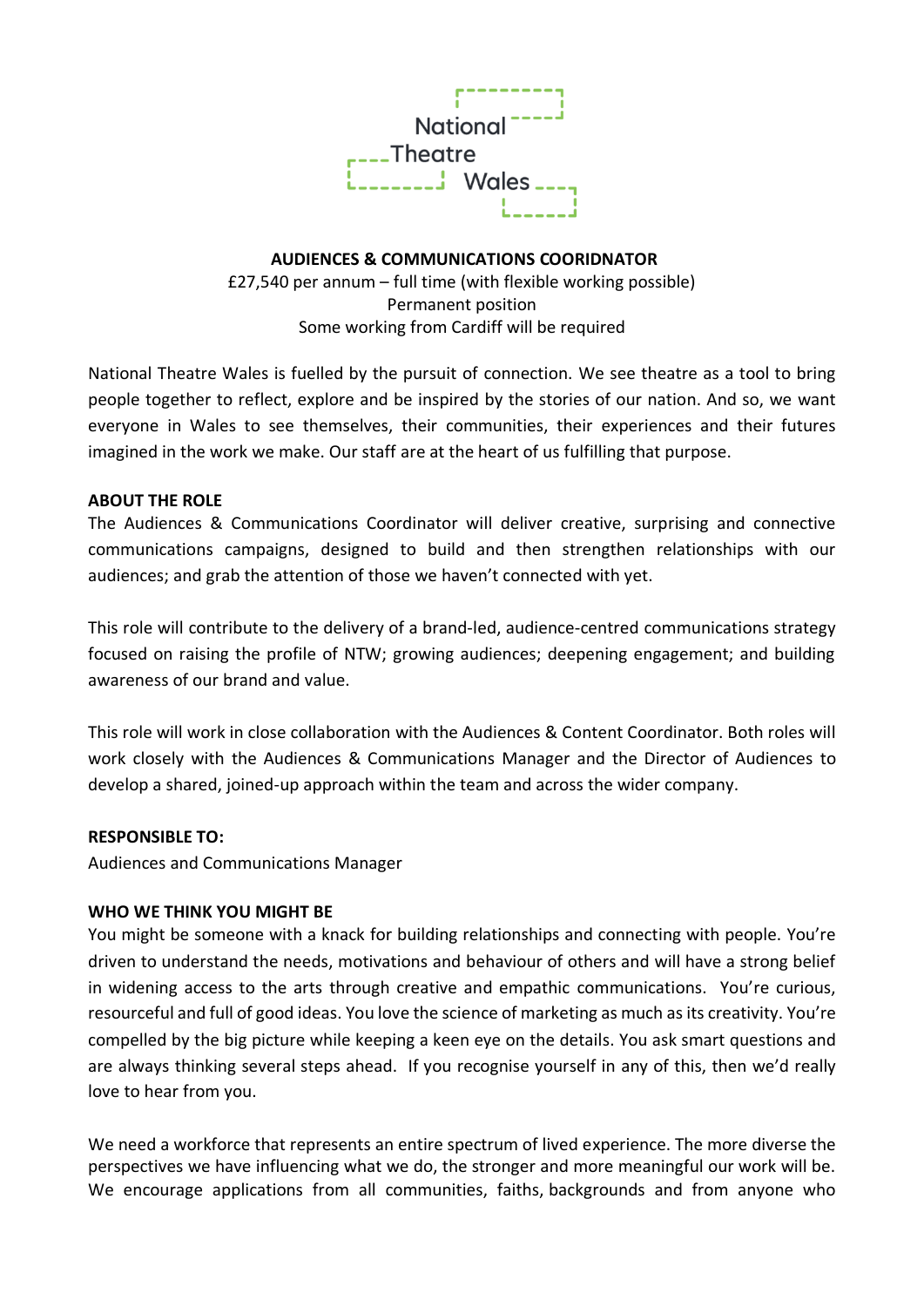experiences racism or ableism. We recognise the social model of disability and are committed to working with our employees to remove barriers to inclusion. We also seek to overcome the barriers faced by applicants with caring responsibilities through a flexible working culture.

# **WORKING FOR NTW**

Every member of our team has an important role to play in achieving the company's ambitions. We are all advocates for NTW's work and values, and we are encouraged to go and see work, develop networks and connections, introduce new artists, communities and audiences to the company, and help develop ideas for the future. Being present at Company meetings and getting involved with NTW TEAM (our programme involving a wide range of communities in everything we do) is an important and valued part of everyone's job. Beyond the specific tasks of each job description, these company-wide activities are a key part of each staff member's contribution and achievement.

### **KEY RESPONSIBILITIES OF THE ROLE**

Creative communications and content are essential to engaging and growing audiences for NTW. Both Coordinator roles within the Audiences team have distinct core responsibilities but also share responsibilities and will work collaboratively, with support and guidance from the Audiences & Communications Manager.

You will be responsible for:

### **Campaigns**

- Working closely with the Audiences & Communications Manager to devise and deliver campaigns for NTW productions and activities
- Producing campaign packs and assets for production partners and collaborators
- Monitoring and evaluating the effectiveness of campaigns, sharing learnings across the team so they can be applied to greater effect
- Liaising with designers, printers, media buyers and other suppliers to produce and distribute print, digital advertising, out of home media and other marketing materials
- Producing campaign assets in-house, including photo and video editing
- Managing show-specific marketing budgets
- Developing, drafting and translating brand-led, audience-centred copy, including blog posts
- Ensuring our website and online presence is up-to-date and accurate

### **PR & Media**

- Acting as the main point of contact within the company for press and media enquiries
- Working with the Audiences & Communications Manager to deliver PR and media campaigns
- Drafting and translating press releases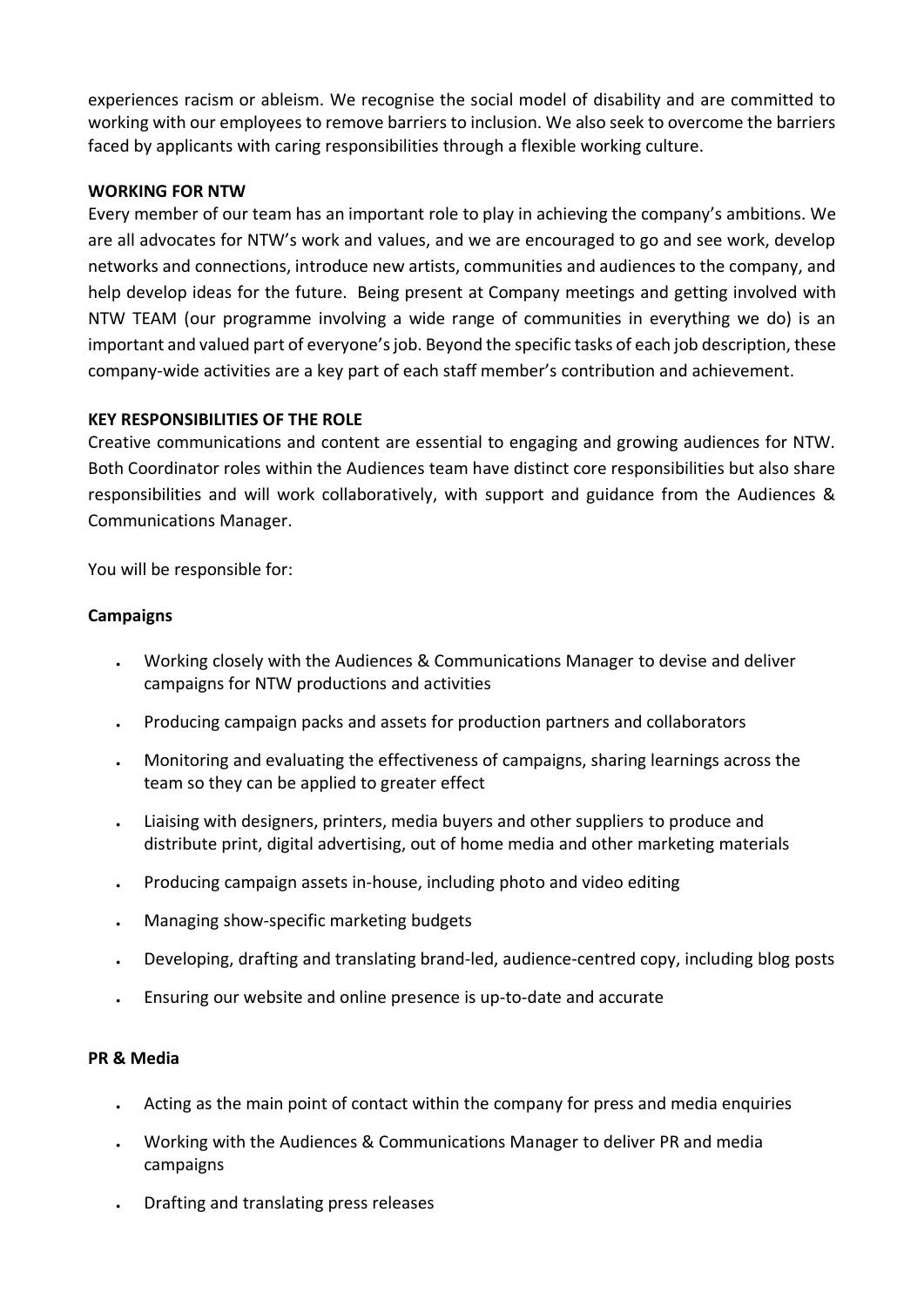- Working with other members of the Company to plan, manage and attend all company press nights
- Distributing press coverage and content relating to NTW activity
- Working with the Audiences & Content Coordinator to organise production photography, company photo/video shoots as well as media photocalls, filming and photography

# **Box Office Sales**

- Working with the Audiences & Communications Manager to manage NTW Box Office for productions and events
- Liaising with partner venues and presenters to provide information and briefings for frontof-house and ticketing staff, ensuring the most on-brand experiences are delivered to our audiences
- Monitoring sales and audience activity, closely analysing trends and responding to findings

### **Audience Development**

- Supporting the Audiences & Communications Manager to build insight about audiences, web users and participants to inform creative approaches to audience development.
- Understanding and developing NTW's approach to audience segmentation.
- Generating new ideas to draw audience attention, measuring the effectiveness of these ideas through a test and learn approach.
- Supporting the Audiences & Communications Manager to manage and improve NTW's Box Office and CRM database system (Spektrix).

### **Access**

- Ensuring all NTW communications and content is accessible.
- Acting as a first point of contact for access enquiries.
- Working with the Audiences & Content Coordinator and Production Coordinator, to ensure all of NTW's activities are accessible.

### **General Responsibilities**

- Engaging with Welsh-language culture and community in Wales.
- Offering support, advice and skills sharing to TEAM Panel and members.
- Building and managing stakeholder relationships including productive working relationships with NTW colleagues.
- Working to improve internal processes and communications.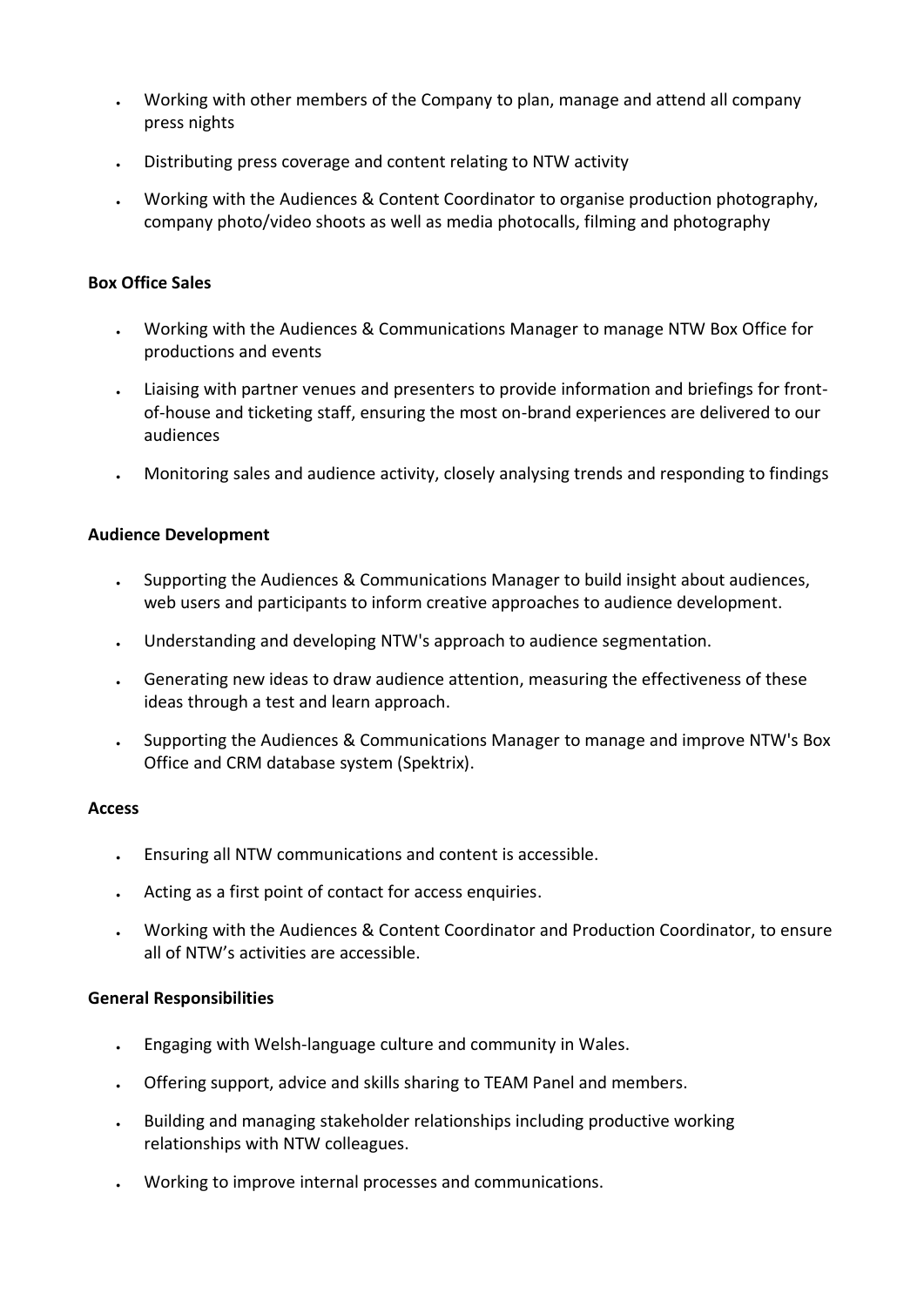- Attending performances by NTW and other companies to develop and maintain an understanding of developments within the Company's work and the wider sector.
- Complying with NTW Health and Safety Policy and statutory regulations.

# **PERSON SPECIFICATION\***

|                   | <b>Essential</b>                                                                                                                                                                                                                                                                                                                                                                                                                                                                                                                                                                                                                                                                                                                                    | <b>Desirable</b>                                                                                                                                                                                                                                                                      |
|-------------------|-----------------------------------------------------------------------------------------------------------------------------------------------------------------------------------------------------------------------------------------------------------------------------------------------------------------------------------------------------------------------------------------------------------------------------------------------------------------------------------------------------------------------------------------------------------------------------------------------------------------------------------------------------------------------------------------------------------------------------------------------------|---------------------------------------------------------------------------------------------------------------------------------------------------------------------------------------------------------------------------------------------------------------------------------------|
| <b>Experience</b> | Demonstrable experience of<br>planning and<br>delivering successful<br>audience-focused<br>communications campaigns<br>Experience of working with<br>press and media contacts to<br>achieve positive PR and media<br>coverage<br>Experience and<br>understanding of maximising<br>reach and engagement<br>through creative content and<br>targeting<br><b>Experience of website</b><br>management<br>Experience of collating and<br>interpreting audience and<br>sales data, analysing and<br>responding to this and<br>reporting back to colleagues<br><b>Experience of developing</b><br>messaging for different<br>audiences and knowledge of<br>the importance of audience<br>segmentation<br><b>Experience of managing</b><br>campaign budgets | Experience of working on<br>marketing and<br>communications<br>campaigns within the arts<br><b>Experience of Box Office</b><br>CRM systems, ticketing and<br>sales<br>Knowledge of GDPR and<br>data protection law<br>Knowledge of the arts,<br>culture and media context<br>in Wales |
|                   | <b>Experience of managing</b><br>successful relationships with                                                                                                                                                                                                                                                                                                                                                                                                                                                                                                                                                                                                                                                                                      |                                                                                                                                                                                                                                                                                       |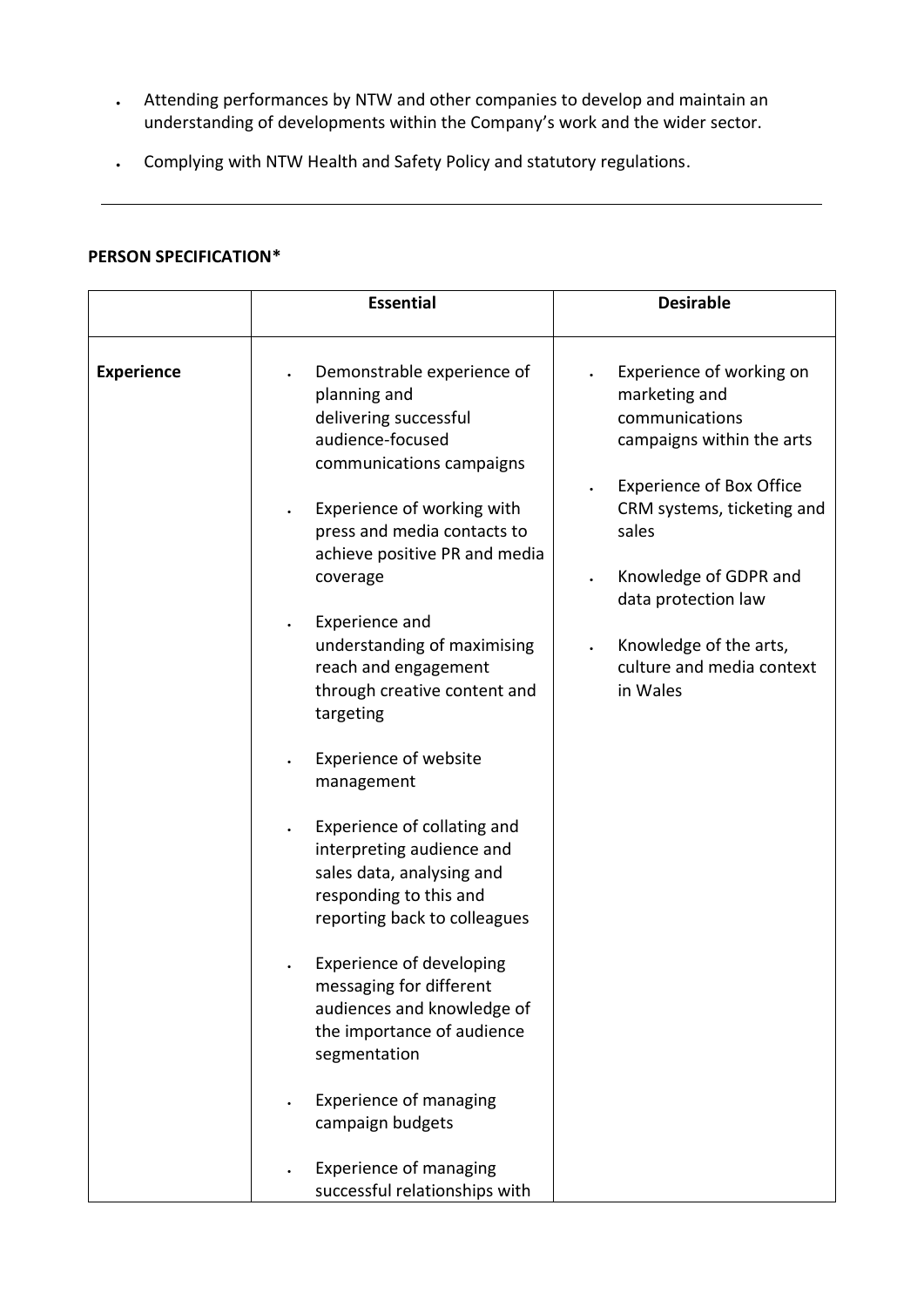|                           | suppliers, agencies and                                                                                                                     |                                                                                                          |
|---------------------------|---------------------------------------------------------------------------------------------------------------------------------------------|----------------------------------------------------------------------------------------------------------|
|                           | freelancers                                                                                                                                 |                                                                                                          |
| <b>Skills</b>             | A creative thinker able to<br>deliver brand-led, audience<br>focused campaigns                                                              | Skilled in Photoshop and<br>InDesign and/or other<br>graphic design tools                                |
|                           | An excellent collaborator and<br>team player with the ability to<br>communicate ideas, keeping<br>everyone involved and on<br>board         | An understanding of<br>effective Graphic Design<br>Video editing                                         |
|                           | Ability to build strong and<br>effective relationships                                                                                      |                                                                                                          |
|                           | <b>Excellent copywriting skills</b>                                                                                                         |                                                                                                          |
|                           | High level of computer<br>literacy                                                                                                          |                                                                                                          |
|                           | Excellent attention to detail                                                                                                               |                                                                                                          |
|                           | Strong organisational and<br>project management skills,<br>with the ability to manage<br>multiple priorities, deadlines<br>and stakeholders |                                                                                                          |
|                           | Ability to use your own<br>initiative and plan and<br>organise your own workload                                                            |                                                                                                          |
|                           | Ability to remain calm, fair,<br>honest and dependable in the<br>face of conflicting priorities                                             |                                                                                                          |
|                           | Ability to communicate<br>through the Welsh Language,<br>verbally and in writing                                                            |                                                                                                          |
| <b>Personal Qualities</b> | An energetic, confident<br>decision maker and creative<br>problem solver                                                                    | A passionate belief that<br>theatre matters, is for all,<br>and can and should be<br>enjoyed by everyone |
|                           | Appreciation for, and<br>willingness to support NTW's                                                                                       |                                                                                                          |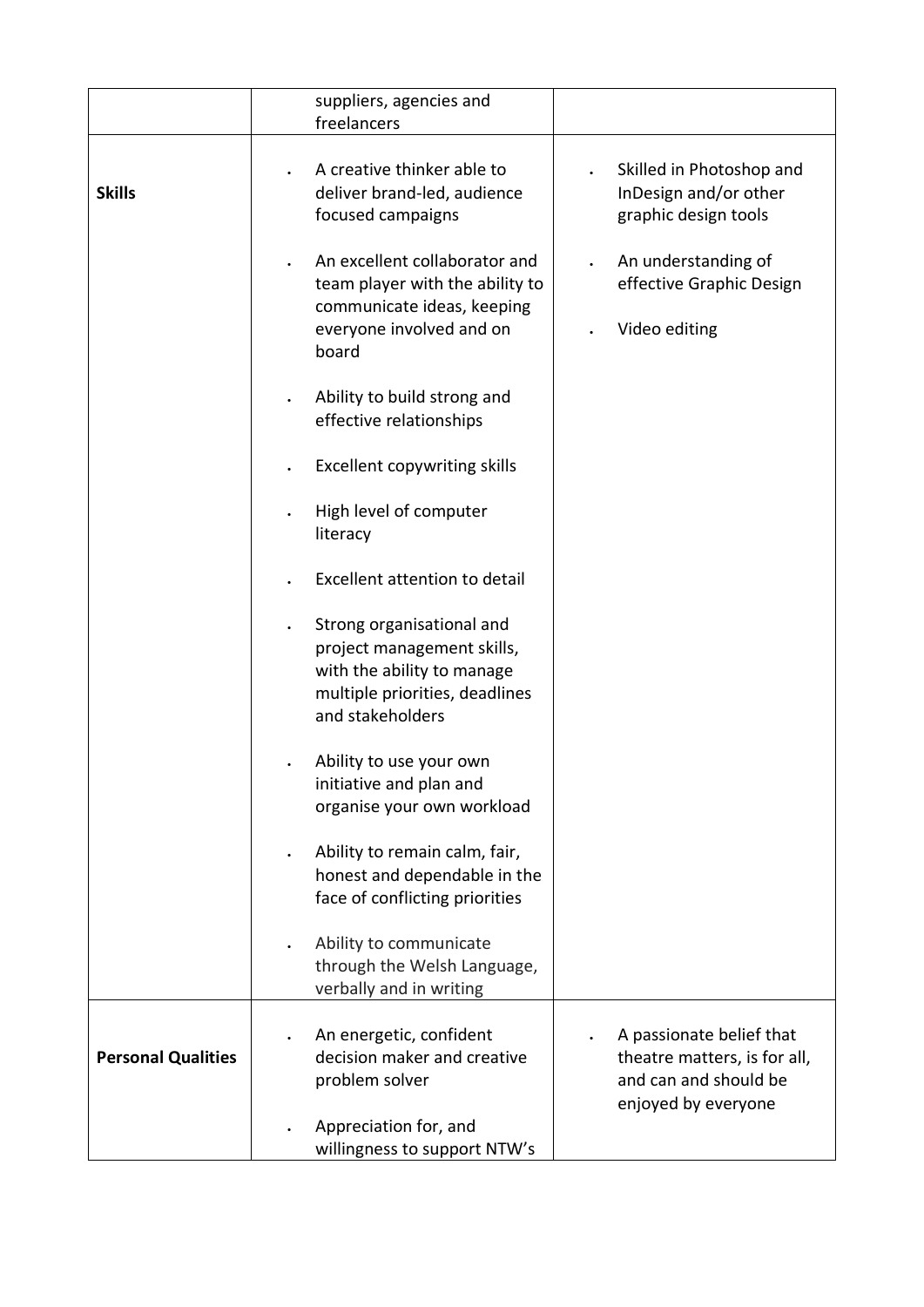|                       | commitment to Equality and<br>Diversity and sustainability |  |
|-----------------------|------------------------------------------------------------|--|
| <b>Qualifications</b> | A mix of relevant<br>qualifications and/or<br>experience   |  |

\*NTW is always open to considering investing in someone who can show us development potential in this role, even though they may not be able to demonstrate all of the essential criteria listed above.

### **TERMS & CONDITIONS**

Salary: £27,540 per annum

- Hours: 35 hours per week (plus a compulsory break for one hour, taking the working week to 40 hours). We will consider flexible working arrangements for the right candidate.
- Holidays: 25 days per year (excluding statutory Bank Holidays).
- Term: Upon completing a 3-month probationary period, this is a permanent position Notice: Following completion of a 3-month probationary period, the notice period is three months.
- Pension: We offer a stakeholder pension scheme with Royal London for all our employees. Monthly contributions are deducted from your salary; you can contribute a minimum of  $3\%$  - more if you choose to  $-$  and we contribute 5%. Once you've completed your probationary period and you know you want to stay, you will be automatically signed up to the scheme, and we will backdate our Company contributions to your start date.

### **HOW TO APPLY**

You can either write a cover letter of no more than 2 pages OR film a video of yourself lasting no more than 5 minutes. We have no preference, and will be happy to accept either format, so feel free to choose whichever suits you best. In your cover letter or video, tell us about you, your experiences, skills and attributes that are relevant to the job, and tell us a bit about what you aspire to in life. What matters to you? What do you believe in? Where would you like to be in 3 years-time? What changes would you like to make to our society? What do you enjoy doing? Send us your cover letter or video with a completed [application form](https://www.nationaltheatrewales.org/wp-content/uploads/2021/10/NTW-Application-Form-Oct-2021.docx) and your CV (no more than 2 pages please, plus references) to: [work@nationaltheatrewales.org](mailto:work@nationaltheatrewales.org) by **10am on Monday 6 June**.

If you are shortlisted, we'll invite you to interview, likely taking place in the week starting **13 June 2022**. These are friendly, 45-minute conversations with approximately three people including NTWs' Director of Audiences and a TEAM panel member. We'll send you a rough outline of the questions we'll ask you, and short biographies of the above in advance.